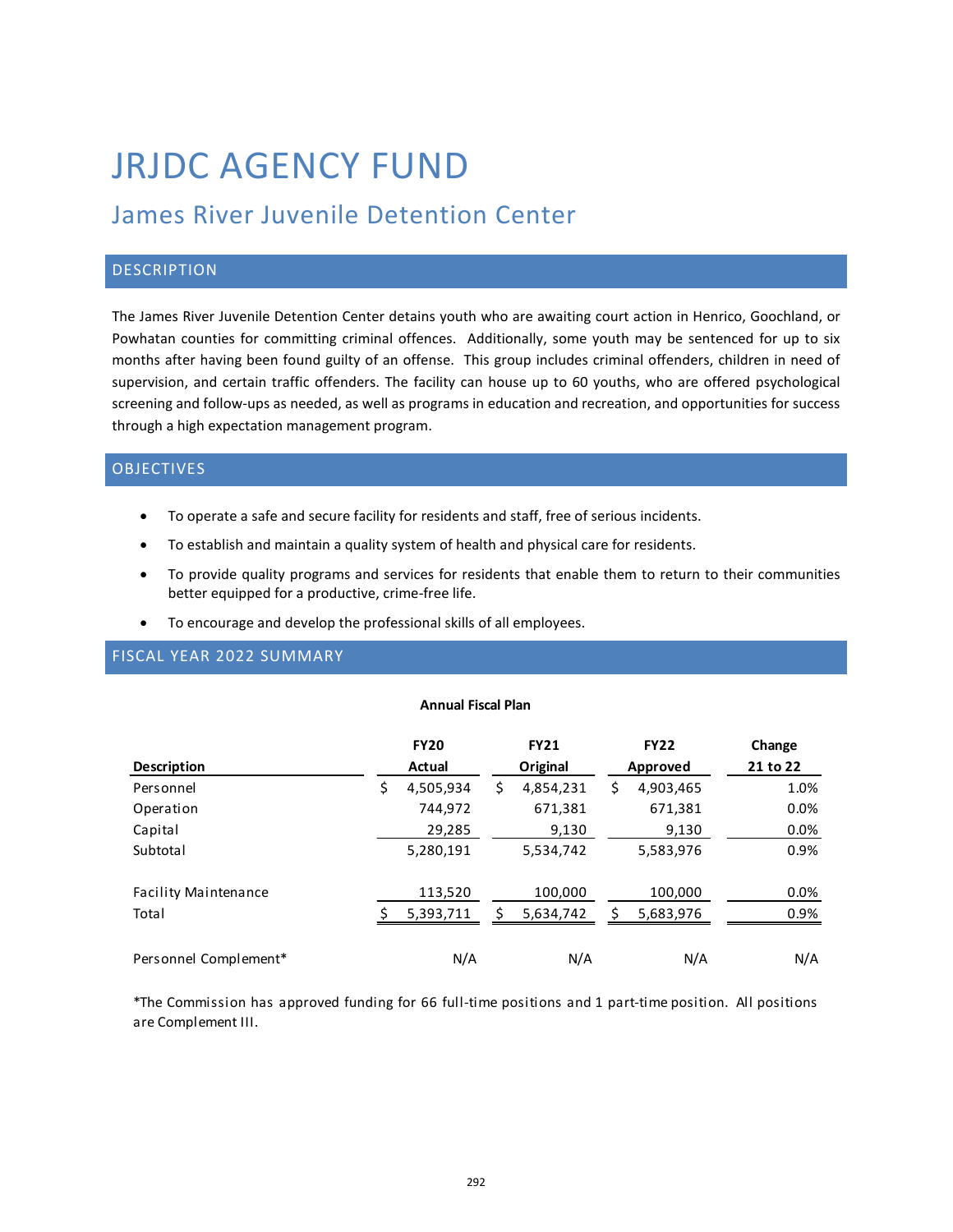#### *JRJDC Agency Fund*

|                                               |             |             |             | Change   |
|-----------------------------------------------|-------------|-------------|-------------|----------|
|                                               | <b>FY20</b> | <b>FY21</b> | <b>FY22</b> | 21 to 22 |
| <b>Workload Measures</b>                      |             |             |             |          |
| Admissions - Secure Detention                 | 365         | 410         | 456         | 46       |
| Average Daily Population                      | 30          | 34          | 38          | 4        |
| Admissions - Post Dispositional               | 19          | 20          | 22          | 2        |
| Number of Female Groups Run by Clinicians     | 44          | 46          | 46          | 0        |
| Number of Sub. Abuse Groups Run by Clinicians | 43          | 46          | 46          | 0        |

# BUDGET HIGHLIGHTS

The James River Juvenile Detention Commission (JRJDC) is a regional organization of Goochland, Powhatan, and Henrico Counties, formed to operate a juvenile detention facility. Henrico as majority partner serves as the fiscal agent for the operation of the JRJDC. This arrangement eliminates the need for the Commission to duplicate various administrative functions related to personnel matters, procurement activities, and the management of accounting and budgeting efforts.

During a December 18, 2020, meeting, the Commission approved a budget submission, which reflects funding needed to operate the facility on a day-to-day basis. The operating budget for the JRJDC (excluding facility maintenance funding) totals \$5,583,976 for FY2021-22. This is an increase of \$49,234, or 0.9 percent, compared to the FY2020- 21 approved budget. A wage adjustment for Henrico employees was initiated after the Commission approved the structure of the budget. As such, a vacancy savings factor is being used to account for the salary and benefit increases within this budget.

The budgets for operations and capital outlay remained level at \$671,381 and \$9,130, respectively. The capital outlay funding is for replacement of furniture, as well as medical and recreational equipment. Beginning in the FY2016-17 approved budget, \$100,000 of annual funding has been included to address increased maintenance needs as the facility ages.

 In FY2021-22, the Commission will bill each participating locality their operating share based on the number of beds assigned in the 60-bed facility. Per the JRJDC agreement, Henrico has 52 beds and Powhatan and Goochland have 4 beds each. This allocation results in the Commission billing the participating localities for the operating costs at the following percentages: Henrico - 86.6 percent, Powhatan - 6.7 percent, and Goochland - 6.7 percent. The Commission anticipates that these locality contributions will be as follows: Henrico - \$3,451,620, Powhatan - \$267,041, and Goochland - \$267,041.

State aid for the Commission is estimated to be \$1,565,294 for FY2021-22. This figure is level with the estimate for FY2020-21 and is relatively unchanged from the amount of the State contribution in FY2001-02, the first full year of operations for the facility. As the State's funding formula depends in part on average daily population over a fiveyear span, future reductions in state funding are possible.

The Commission projects the use of \$132,980 of reserves as part of the budget for FY2021-22. While the Commission has often used this budgeting practice, actual use of reserves has been minimal.